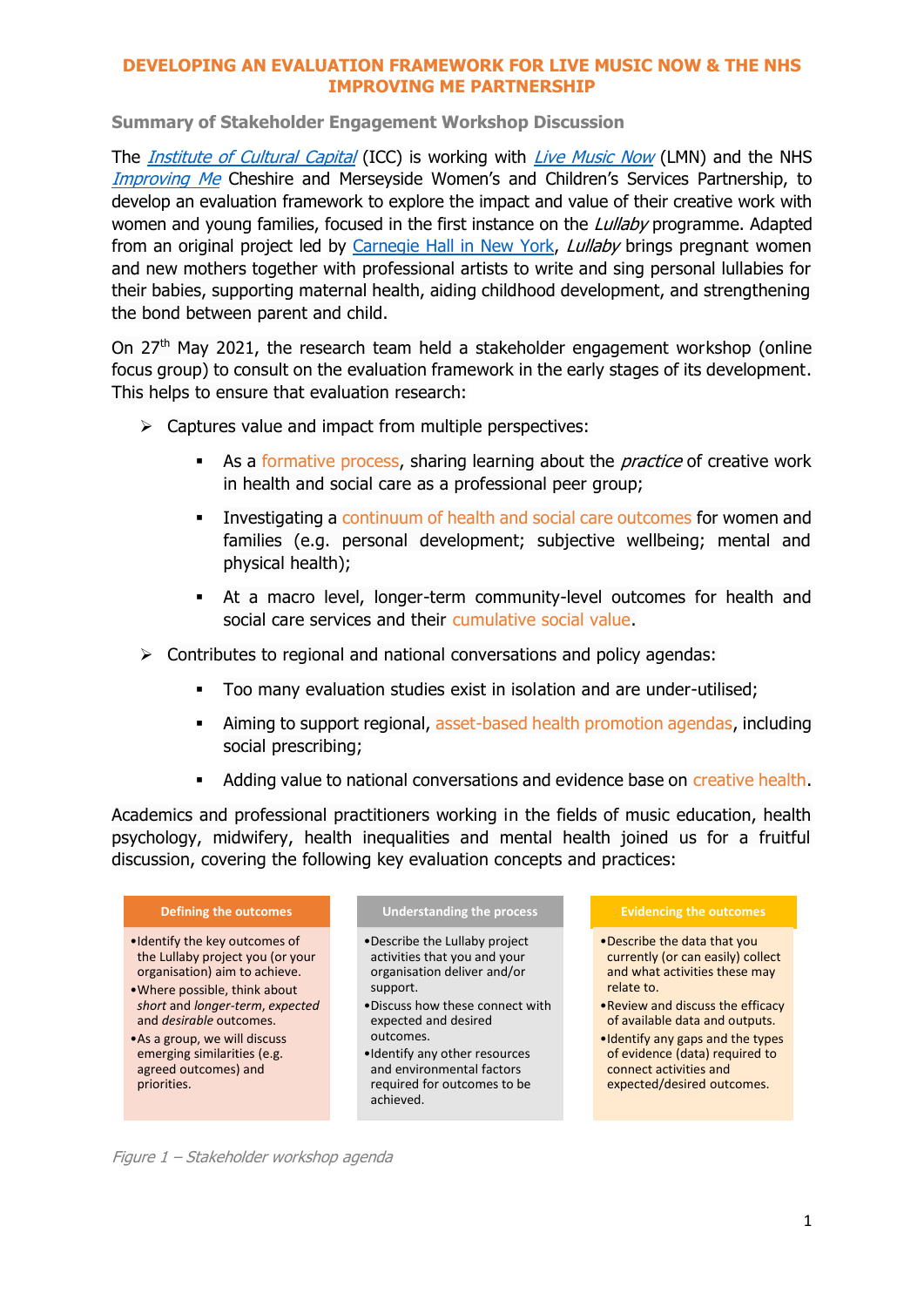# **Defining the outcomes**

Colleagues acknowledged a simultaneous need for a standardised evaluation approach that considers consistent outcomes across all *Lullaby* programme(s), and for an approach that is responsive to individual participants' circumstances, own personal objectives and desired outcomes when taking part.

Concerning consistent outcomes across all *Lullaby* programmes, colleagues recognised the potential for a 'hierarchy of impacts', including primary and secondary indicators. The following short and longer-term outcomes were identified and discussed:

## Shorter term

Impact on the subjective wellbeing of participating women and families, with recommended use of the PERMA scale developed by Martin Seligman $<sup>1</sup>$ . This reliable, validated measure has</sup> already formed the basis of research on the wellbeing impacts of the *Lullaby* programme in New York<sup>2</sup>.

Equally, evaluation research should consider the wellbeing-related impacts on participating professionals, including for example LMN musicians and collaborating health and social care workers. In addition to PERMA indicators, these may include outcomes relating to wellbeing in the workplace, including job satisfaction.

Social connectedness is an important element to explore in fostering personal agency and wellbeing, this includes with professional musicians and associated staff, within own family and friend networks and within and across different community infrastructures.

Linked to this, it would be beneficial to appraise levels of trust in public services and institutions, and the formal systems designed to support participating women, as the programme progresses.

There is also interest in exploring the subsequent impact of the programme on women's agency – that being feelings and actions of enhanced choice and control in their lives. There needs to be a distinction made here between self-reported statements (short-term impact) and actual behavioural changes (e.g. actively seeking help, or changes in use of statutory health and social care services and other support providers; educational and employment opportunities). Short-term measures of behaviour change could include levels of engagement with the programme itself (e.g. attendance and retention rates).

### Longer term

**.** 

Longer-term, it would be interesting to track developmental outcomes (individual and maternal) for both participating women and their babies and young children. This requires a longitudinal approach starting with experiences of pregnancy and labour, and includes language and communication skills, literacy skills and formal educational outcomes.

There are a number of macro-level considerations regarding professional infrastructures and networks, including for example:

 $1$  Based on 5 principles of wellbeing including Positive Emotion, Engagement, Relationships, Meaning and Accomplishment:<https://ppc.sas.upenn.edu/sites/default/files/permawellbeing.pdf>

<sup>2</sup> <https://www.carnegiehall.org/Education/Programs/Lullaby-Project#research>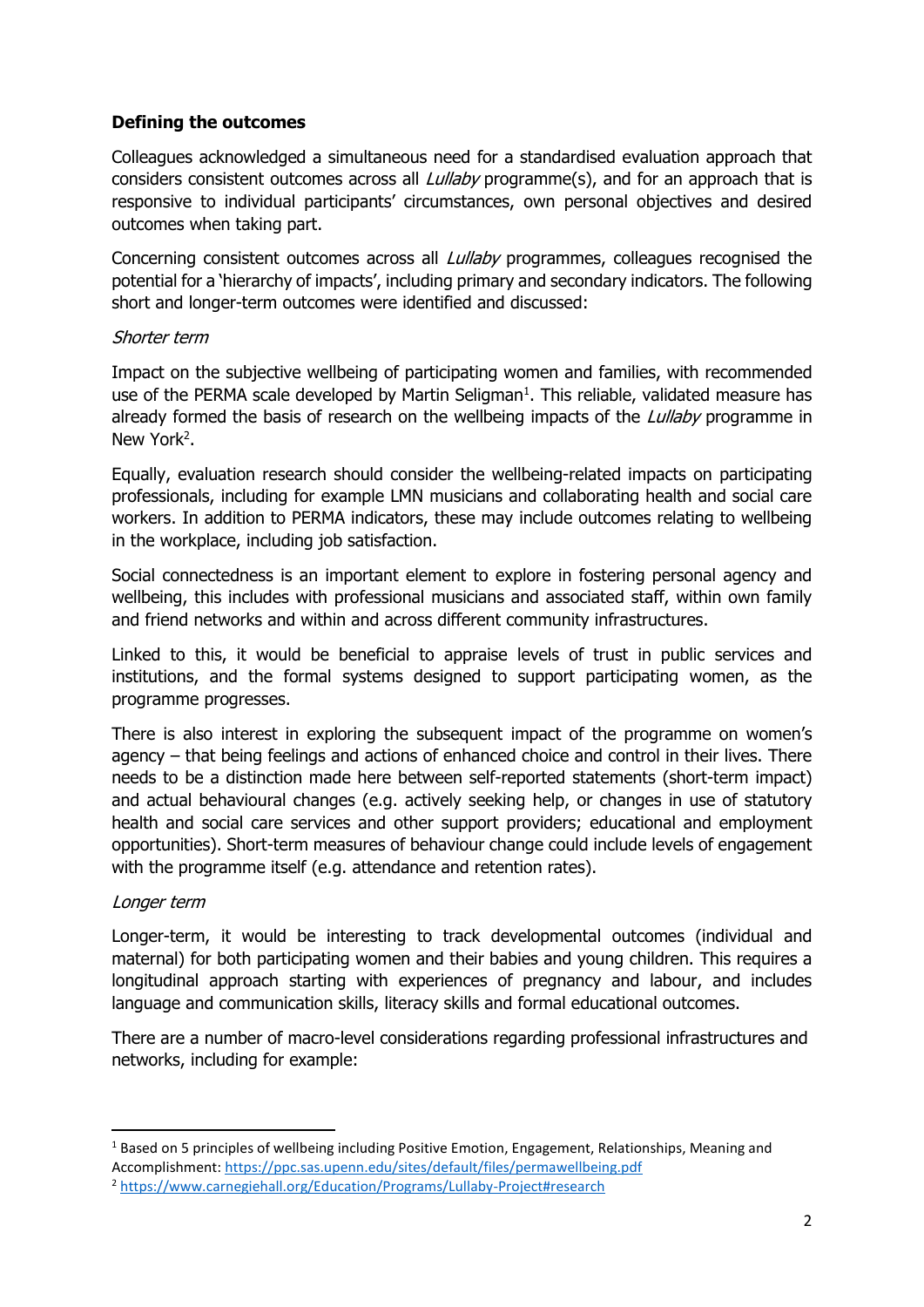- **IMPACT ON WOMER'S longer-term engagement with public services and institutions** (following on from the 'agency' discussion).
- It is also important to consider the longer-term impact on participating professional's career development and progression, further to short-term indicators highlighted above (e.g. job satisfaction; wellbeing in the workplace). This includes retention of participating health and social care staff in the clinical workforce.
- **EXECT** Linked to this, there is an interest in exploring the value of  $Lullaby$  and related creative interventions in the formal training of medical students and allied health professionals, particularly with regards to interpersonal and communication skills.

The longer-term value of *Lullaby* as an integrated creative intervention in women's health and social care also needs to be evidenced and communicated in terms of its cost-benefit to NHS commissioners. Social Return on Investment (SROI) analysis<sup>3</sup> was suggested as an appropriate means of assessing short and longer-term (projected) economic impact, due to its emphasis on social outcomes and value.

# **Research recommendations**

Engage a sample of participating women to act as peer evaluators/researchers, effectively becoming part of the research team as auto-ethnographers in the co-creation of a series of **case studies**. This would enable peer researchers to identify their own personal objectives and outcomes, as per advice from stakeholder colleagues, and narrate their own experience of the programme and subjective impact upon them and their families, with the support of the research team. This in itself would act as a vehicle for enhanced self-efficacy and agency for participating women, and ensure that the evaluation is an embedded part of the programme in a participatory action research capacity (described in more detail below).

This will complement other more conventional qualitative research methods and standardised quantitative data on wellbeing and agency. For the latter, reliable measures of general and parental **self-efficacy** are recommended, which can be combined in one survey questionnaire with PERMA scales to be administered at regular intervals throughout the programme.

## **Understanding the process**

**.** 

Colleagues emphasised the need to understand how the specific mechanisms of the programme contribute to its outcomes and enable it to make a difference, and that this will be context-specific, depending for example on where women are in their maternal journeys and any relative needs they may have. Realistic Evaluation provides useful guiding principles for research on the *Lullaby* programme, as it is driven by a desire for greater validity and utility of evaluation findings, via outcomes that are deeply rooted in the contexts and

<sup>&</sup>lt;sup>3</sup> SROI analysis combines methodologically rigorous qualitative indicators of social value and financial proxy measures, to illustrate the economic cost benefit of cultural activities for commissioners and cross-sector stakeholders. The [Public Services \(Social Value\) Act 2013](https://www.gov.uk/government/publications/social-value-act-information-and-resources/social-value-act-information-and-resources) legally requires public bodies to consider how the services they commission and procure might improve the economic, social and environmental wellbeing of the area. Understanding the social value created by public and voluntary services helps to ensure that services are delivering not only value for money, but that the impact of this work extends beyond the activity or programme being delivered.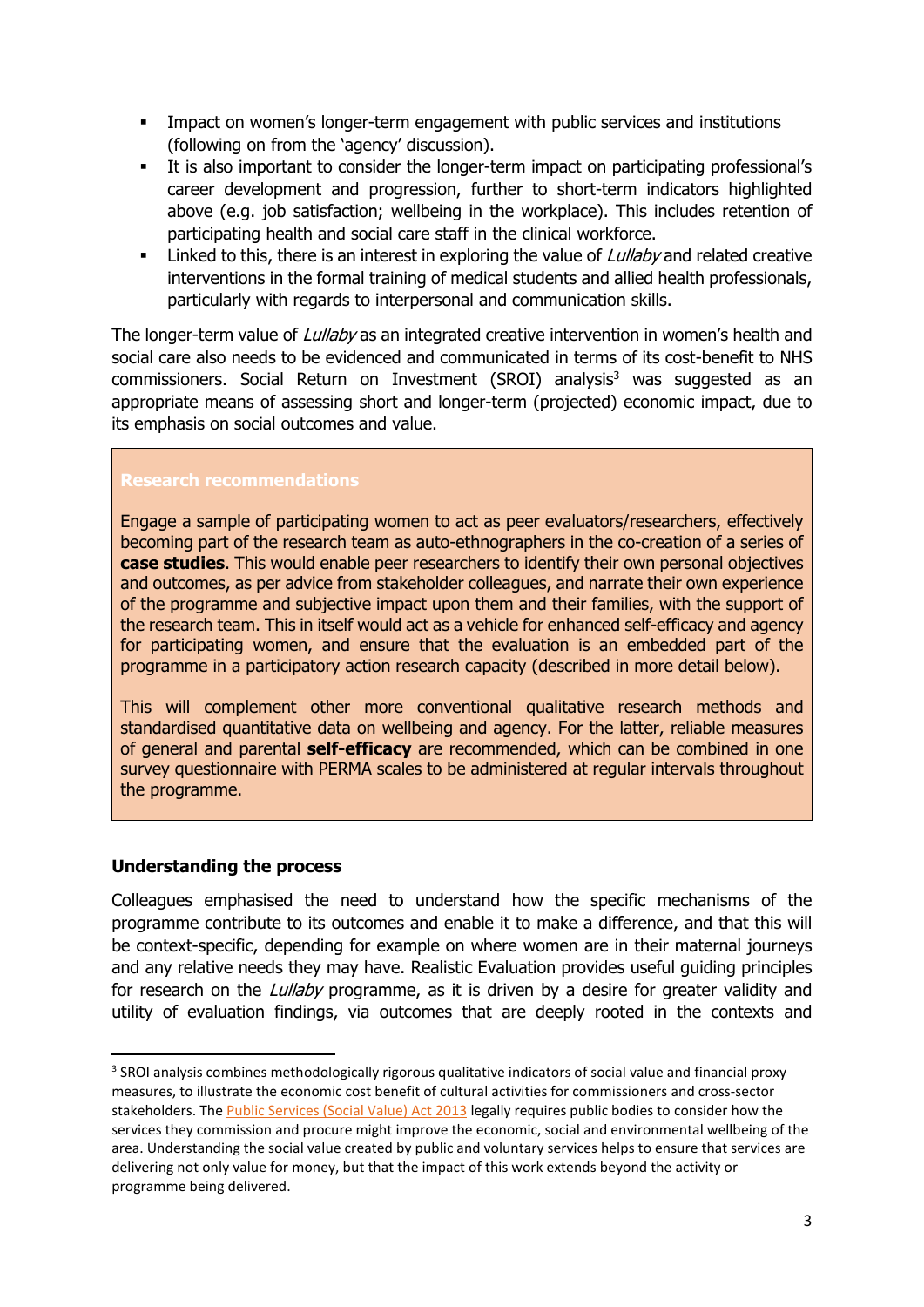mechanisms of the programme under investigation (Pawson and Tilley, 1997). This approach encourages researchers and programme stakeholders to consider the social and cultural conditions that are necessary for change mechanisms to operate most effectively, and how they are distributed within and between various programme contexts (Wilson, 2018).

An important 'mechanism' to observe will be the facilitation skills of teaching artists/musicians, as part of the professional practice of delivering the *Lullaby* programme. This includes any learning outcomes related to training and development needs of staff on the programme, which can form part of LMN's organisational development strategy, moving forwards. Observation of professional practice in the *Lullaby* programme should also be mindful of musician and facilitators' own mental health and wellbeing, which is an important factor in supporting cultural and creative professionals working with vulnerable groups or in emotive contexts.

It is important to consider this in the context of other LMN programmes and organisational commitments<sup>4</sup>, including for example diversifying its musician workforce to support work with different community groups. Other contextual factors for LMN as an organisation include its collaborative work with local assets and its approach to digital inclusion when engaged in remote working.

The creative communication and dissemination of the *Lullaby* programme as it progresses will be an important part of capturing and understanding the process. This will be a useful mechanism in advocating the value of the programme to other stakeholders and extended communities of interest and as part of the process to empower participating women to have confidence and pride in their own creative skills and experiences. This includes the use of social media throughout as a communication tool for participants and for reaching wider audiences, and digital media for sharing information on the programme and its creative outputs (e.g. videos).

## **Research recommendations**

Following the principles of Realistic Evaluation, a **participatory action research** (PAR) model should be applied. PAR is distinguishable by its purpose: to influence or change the real-world topic of investigation through a collaborative and cyclical process of action, reflection, and problem-solving (Althricher et al., 2002; Coghlan and Brannick, 2005). It presents an appropriate ontological framework for research on the *Lullaby* programme, through its promotion of a collective commitment to a research challenge; active engagement in self and collective reflection; collective action that leads to a useful solution; and the building of alliances between researchers and collaborators in the planning, implementation and dissemination of the full research process (McIntyre, 2008).

## **Evidencing the outcomes**

**.** 

As a PAR project, a mixed-method, longitudinal evaluation framework will enable effective triangulation of different data sources to capture identified outcomes as an iterative,

<sup>4</sup> The *Including Me* programme and work with the Somali community in Liverpool were given as examples: [https://www.livemusicnow.org.uk/lmn-news/title/Including-Me-family-music-programme-launches-on-](https://www.livemusicnow.org.uk/lmn-news/title/Including-Me-family-music-programme-launches-on-SocialPrescribing-Day-/item/69885)[SocialPrescribing-Day-/item/69885](https://www.livemusicnow.org.uk/lmn-news/title/Including-Me-family-music-programme-launches-on-SocialPrescribing-Day-/item/69885)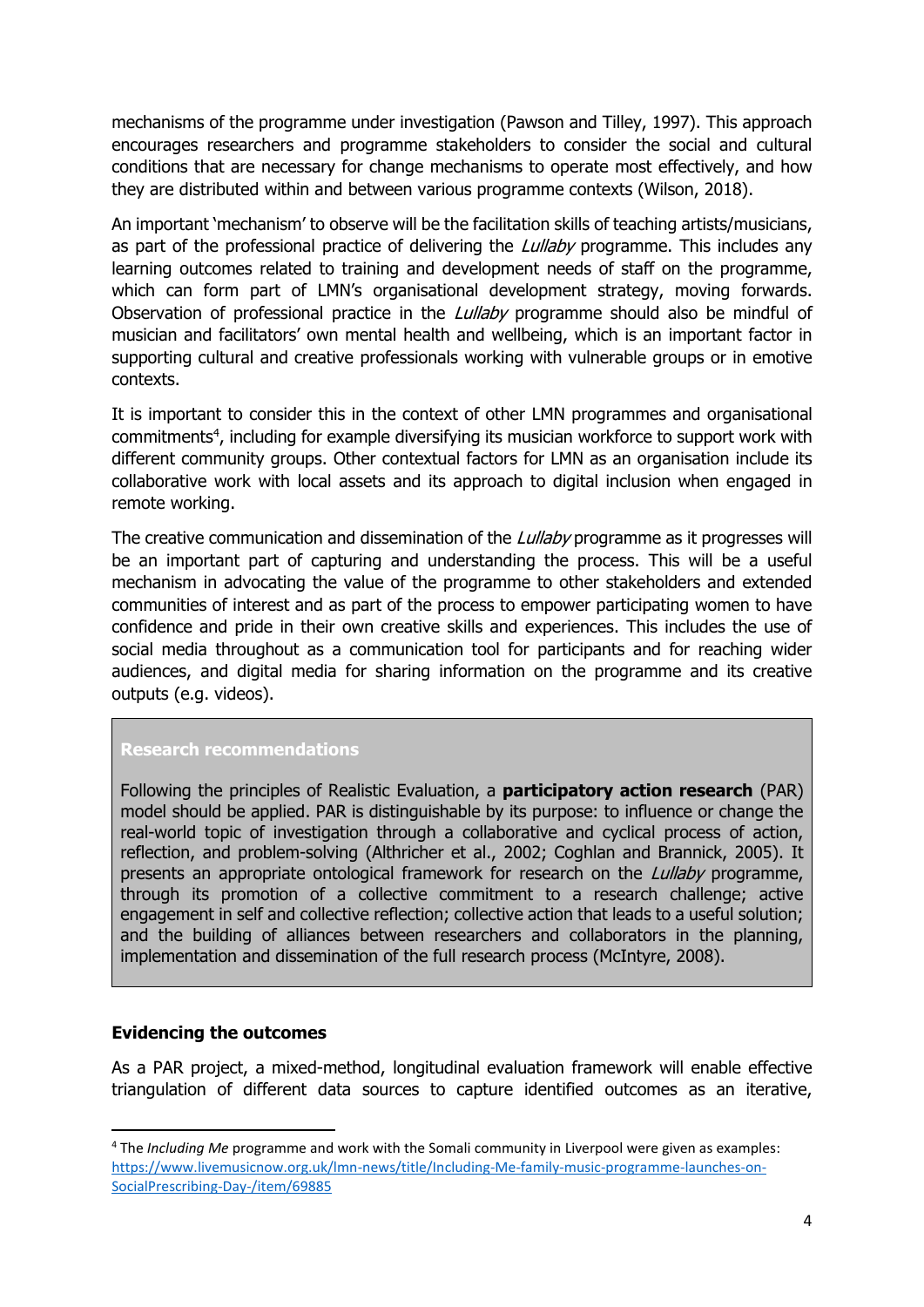formative, creative and participatory process. It is recommended that the following research methods be applied throughout:

- Standardised measure(s) of subjective wellbeing and self-efficacy, to establish (mostly quantitative) baseline data and be administered at mid and end-points of the funded programme. A single survey questionnaire can be designed to include items adapted from the PERMA wellbeing measure and general and parental self-efficacy scales, along with collection of more descriptive data on cohort demographics. Demographic data will help to connect social determinants and health-related outcomes.
- A range of co-designed qualitative methods, practised in an ethnographic capacity by members of the research team, including auto-ethnographers/peer researchers from participating cohorts. Qualitative research should be designed to explore the experience of taking part on a more heuristic basis, complementing and enhancing survey data on subjective wellbeing and self-efficacy with narrative evidence on the specific, attributional qualities of the programme as a creative intervention. This will also help to capture the social dynamics of *Lullaby* as a group experience, along with the impact of the programme on participating individuals.
- Qualitative methods are also appropriate for exploring specific outcomes relating to the professional practice and development of participating musicians and the organisational development of LMN.
- Qualitative data may include for example:
	- $\circ$  field notes, including participant observation notes of programme sessions and auto-ethnographic reflective journals/video diaries;
	- o Interviews with peer researchers, reflecting on auto-ethnographic data, conducted at start, mid and end points of the programme;
	- o case studies developed from auto-ethnographic/peer researcher interview data;
	- $\circ$  interviews with the professional community of practice, including a snowball sample of musicians, LMN support staff and collaborating organisations, also conducted at start, mid and end points of the programme;
	- $\circ$  sentiment analysis of social media content and engagement with digital media and creative outputs.
- SROI analysis, which includes identification of recurring indicators of social value from data collected throughout the evaluation, which are then reviewed, refined and grouped thematically during a stakeholder workshop towards the end of the programme. The total cost of the programme is then compared to financial proxies relating to interventions that would expect to have similar outcomes, to show that for every £1 invested in the programme, £x amount of social value is generated immediately and over a projected period (e.g. up to five years after the programme).

### **Research recommendations**

This creates a manageable, three-tier evaluation framework, summarised below in figure 2, focused primarily on **shorter-term** research outcomes and that is both consistent with and enhances the existing evidence base on *Lullaby* as a reputable, international creative intervention. This furthermore represents a robust, replicable or adaptable programme evaluation model, which can be easily applied across a range of LMN activities.